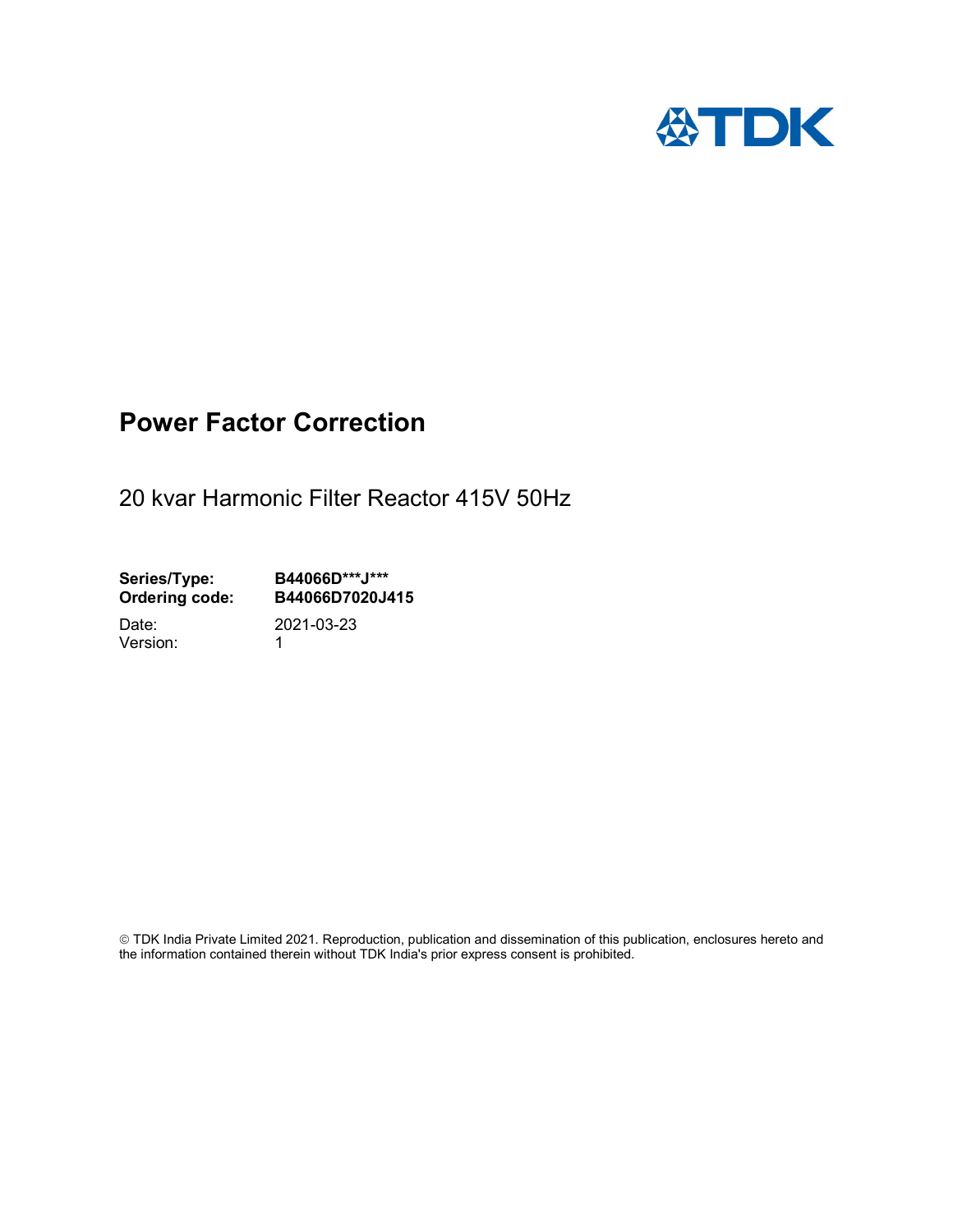# TDK

### Power Factor Correction and Content of the Content of the B44066D7020J415

#### 20 kvar Harmonic Filter Reactor 415V 50Hz B44066D\*\*\*J\*\*\*

#### **Characteristics**

- $\blacksquare$  Highest linearity
- Temperature control via micro switch in inner coil
- $\blacksquare$  Highest life time by high quality materials
- **Low losses**
- $\blacksquare$  High overloading capability
- Safety device, temperature micro switch
- Copper winding
- **Low noise**

| Technical data                                  |                |             |  |  |
|-------------------------------------------------|----------------|-------------|--|--|
| De-tuning factor p                              | $\overline{7}$ | $\%$        |  |  |
| Effective filter output $Q_C$                   | 20             | kvar        |  |  |
| Rated voltage $V_R$ <sup>1)</sup>               | 415            | V           |  |  |
| Rated frequency f                               | 50             | Hz          |  |  |
| Ambient temperature / Insulation class          | 40 / H         | $^{\circ}C$ |  |  |
| Capacitance C delta (tot.)                      | 343.77         | μF          |  |  |
| Inductivity L                                   | $3 \cdot 2.06$ | mH          |  |  |
| Fundamental current 11 <sup>3)</sup>            | 29.49          | A           |  |  |
| Linear up to $4$ )                              | 48.14          | A           |  |  |
| Effective current $l_{RMS}$ <sup>2)</sup>       | 31.58          | A           |  |  |
| Rated harmonic voltages (3rd/5th/7th/11th/13th) | 0.5/6/5/3.5/3  | $\%$        |  |  |
| Temperature protection (NC)                     | yes            |             |  |  |
| Total losses $P_D$                              | 105            | W           |  |  |
| Total weight                                    | 16             | kg          |  |  |

<sup>1)</sup> Voltage rise up to 106% of rated voltage is considered in current  $I_{\text{eff}}$ .

<sup>2)</sup>  $I_{eff} = \sqrt{(I_1^2 + I_3^2 + ... I_x^2)}$ 

<sup>3)</sup>  $11 = 1.06$   $\cdot$   $I_R$  ( $I_R$  = Capacitor current 50Hz)

<sup>4)</sup> Linear current =  $1.73$   $\cdot$  I<sub>R</sub> (I<sub>R</sub> = Capacitor current 50Hz)

#### **Connection**

| Line                | l 1U1-1V1-1W1                        |
|---------------------|--------------------------------------|
| Capacitors          | l 1U2-1V2-1W2                        |
| Temperature control | ⌒<br>$\overline{\phantom{a}}$<br>1-4 |

#### Reference standard IEC60076-6

CAP FILM ES PFC PM 2021-03-23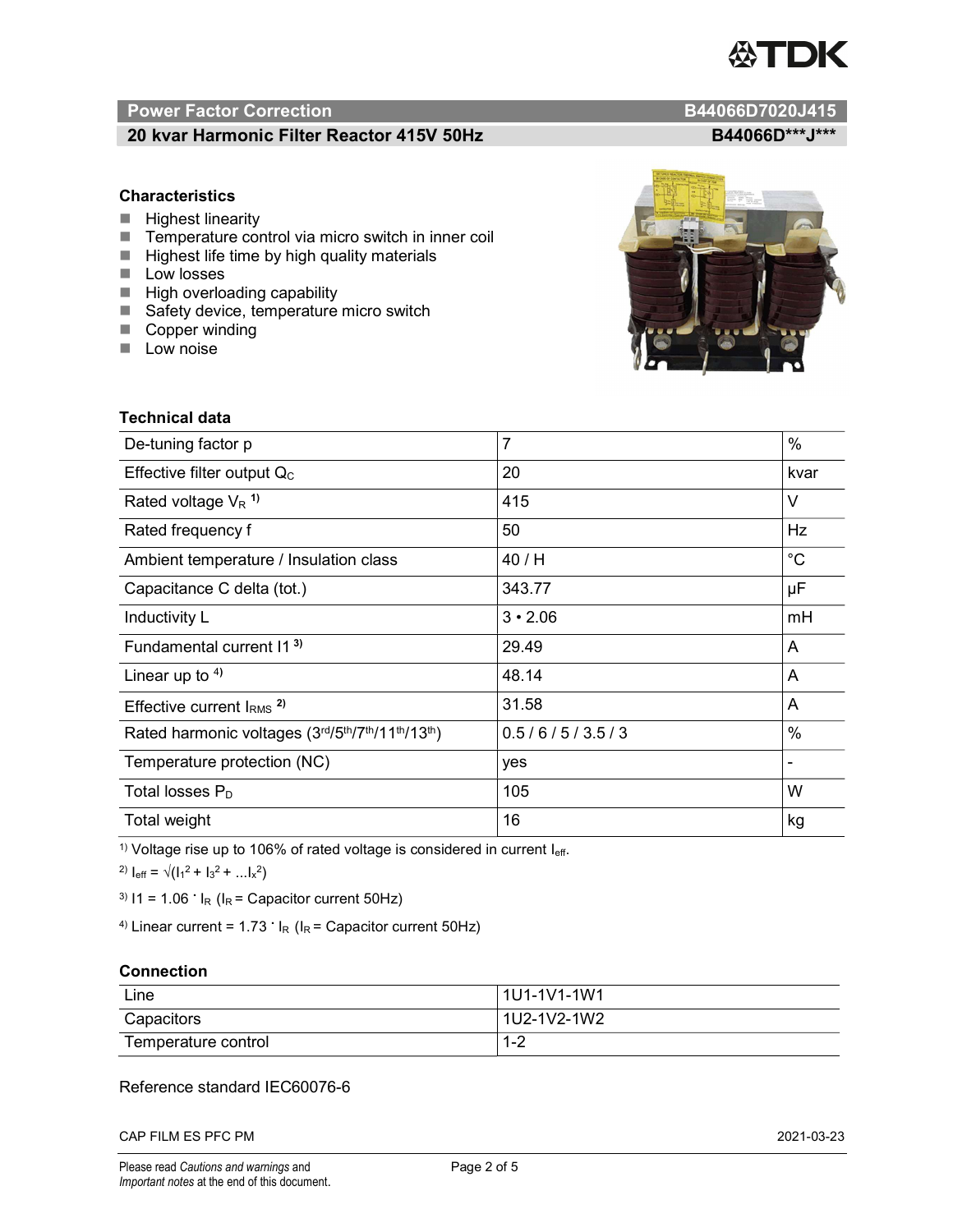

#### Power Factor Correction and B44066D7020J415

#### 20 kvar Harmonic Filter Reactor 415V 50Hz B44066D\*\*\*J\*\*\*

#### Dimensional drawings



#### **Dimensions**

| L/mm  | 225       | b/mm  | 112   |
|-------|-----------|-------|-------|
| H/mm  | 205       | e/mm  | 100±5 |
| W/mm  | $155 + 5$ | d1/mm | 10.8  |
| 11/mm | 190       | d2/mm | 15.5  |
| 12/mm | 190       | A     | 175   |
| n1/mm | 150       | B     | 95    |
| n2/mm | 98±3      | Ø     | 8.5   |

#### Cautions and warnings

- Do not install the reactor in case of any visible damages.
- $\blacksquare$  Installation must be done by skilled personnel only.
- Do not use or store harmonic filter reactors in corrosive atmosphere, especially where chloride gas, sulphide gas, acid, alkali, salt or similar substances are present.
- Do not touch the device during operation: all electrically active parts of this equipment such as windings, electronic components, leads, fuses and terminals carry a dangerous voltage which can lead to burns or electric shock.
- Covers which protect these electrically active parts from being touched must not be opened or removed during operation.
- Before any assembly or maintenance work is started, all installations and equipment must be disconnected from the power source.
- Noncompliance with these instructions may lead to death, serious injury or major damage to equipment.

FAILURE TO FOLLOW CAUTIONS MAY RESULT, WORST CASE, IN PREMATURE FAILURES OR PHYSICAL INJURY.

CAP FILM ES PFC PM 2021-03-23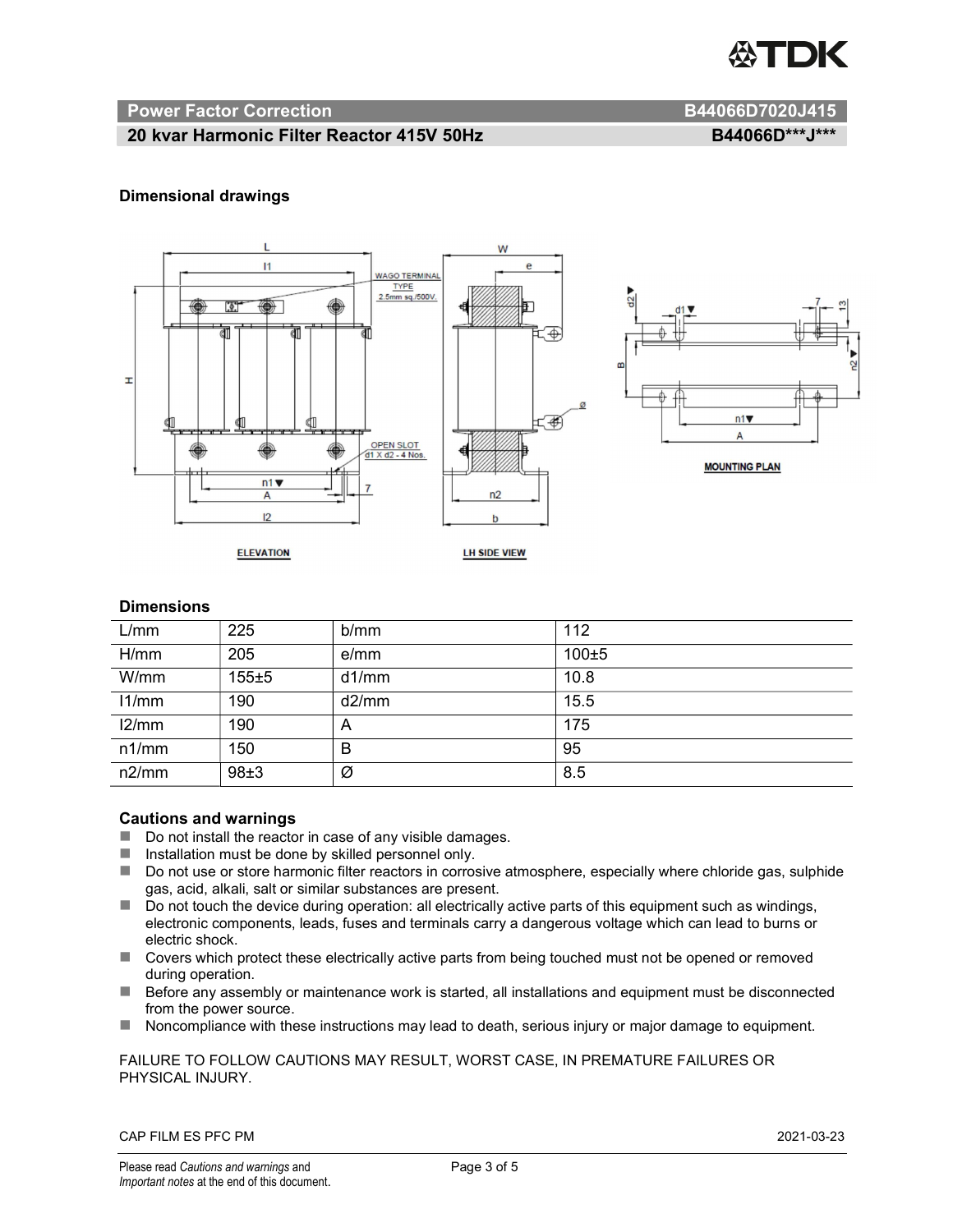

#### Power Factor Correction **B44066D7020J415**

#### 20 kvar Harmonic Filter Reactor 415V 50Hz B44066D\*\*\*J\*\*\*

The following applies to all products named in this publication:

- 1. Some parts of this publication contain statements about the suitability of our products for certain areas of application. These statements are based on our knowledge of typical requirements that are often placed on our products in the areas of application concerned. We nevertheless expressly point out that such statements cannot be regarded as binding statements about the suitability of our products for a particular customer application. As a rule we are either unfamiliar with individual customer applications or less familiar with them than the customers themselves. For these reasons, it is always ultimately incumbent on the customer to check and decide whether a product with the properties described in the product specification is suitable for use in a particular customer application.
- 2. We also point out that in individual cases, a malfunction of electronic components or failure before the end of their usual service life cannot be completely ruled out in the current state of the art, even if they are operated as specified. In customer applications requiring a very high level of operational safety and especially in customer applications in which the malfunction or failure of an electronic component could endanger human life or health (e.g. in accident prevention or life-saving systems), it must therefore be ensured by means of suitable design of the customer application or other action taken by the customer (e.g. installation of protective circuitry or redundancy) that no injury or damage is sustained by third parties in the event of malfunction or failure of an electronic component.
- 3. The warnings, cautions and product-specific notes must be observed.
- 4. In order to satisfy certain technical requirements, some of the products described in this publication may contain substances subject to restrictions in certain jurisdictions (e.g. because they are classed as hazardous). Useful information on this will be found in our Material Data Sheets on the Internet (www.tdk-electronics.tdk.com/material). Should you have any more detailed questions, please contact our sales offices.
- 5. We constantly strive to improve our products. Consequently, the products described in this publication may change from time to time. The same is true of the corresponding product specifications. Please check therefore to what extent product descriptions and specifications contained in this publication are still applicable before or when you place an order.

We also reserve the right to discontinue production and delivery of products. Consequently, we cannot guarantee that all products named in this publication will always be available. The aforementioned does not apply in the case of individual agreements deviating from the foregoing for customer-specific products.

- 6. Unless otherwise agreed in individual contracts, all orders are subject to our General Terms and Conditions of Supply.
- 7. Our manufacturing sites serving the automotive business apply the IATF 16949 standard. The IATF certifications confirm our compliance with requirements regarding the quality management system in the automotive industry. Referring to customer requirements and customer specific requirements ("CSR") TDK always has and will continue to have the policy of respecting individual agreements. Even if IATF 16949 may appear to support the acceptance of unilateral requirements, we hereby like to emphasize that only requirements mutually agreed upon can and will be implemented in our Quality Management System. For clarification purposes we like to point out that obligations from IATF 16949 shall only become legally binding if individually agreed upon.